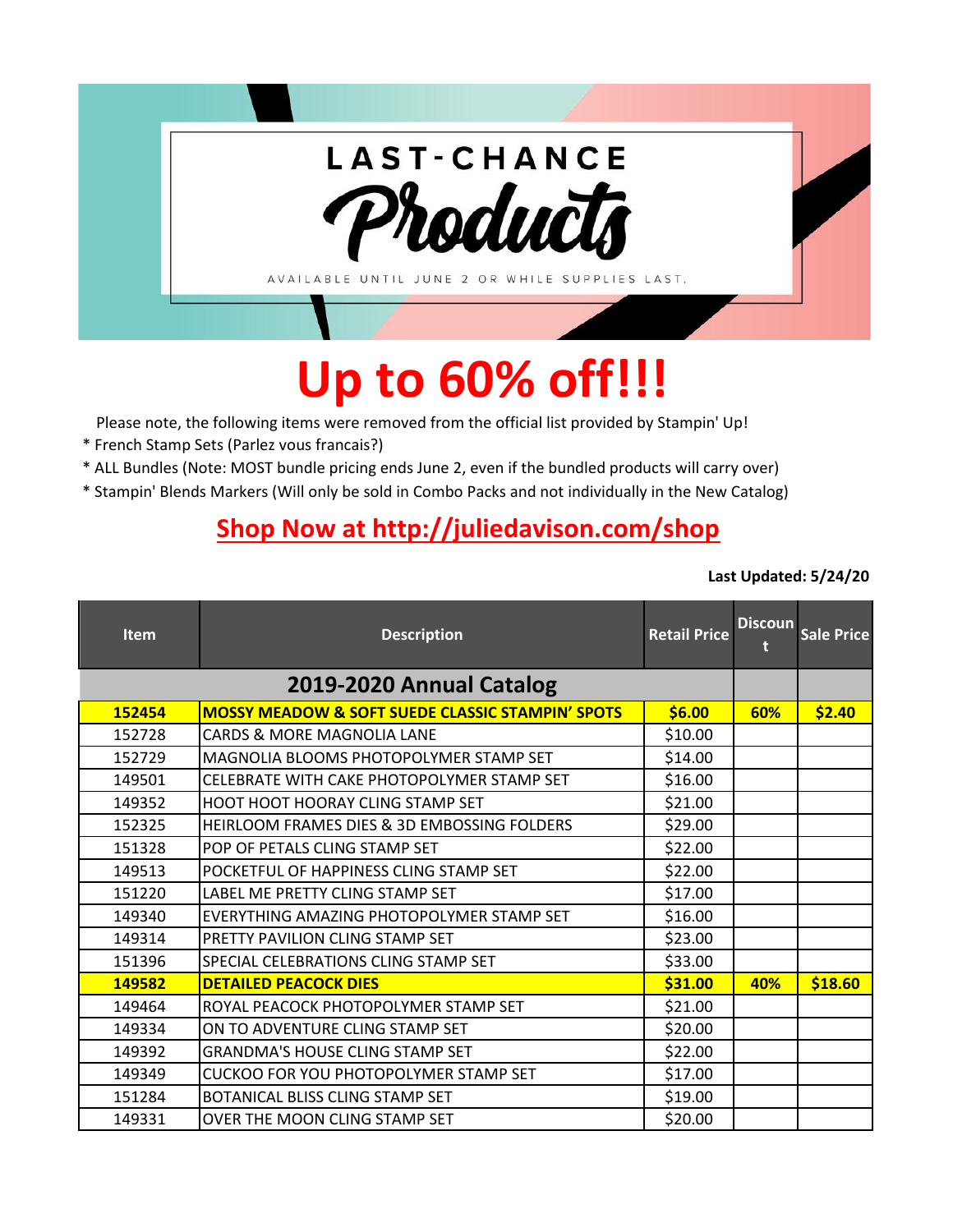| 149343 | YOUNG AT HEART CLING STAMP SET                 | \$21.00         |            |         |
|--------|------------------------------------------------|-----------------|------------|---------|
| 151227 | THIS LITTLE PIGGY CLING STAMP SET              | \$20.00         |            |         |
| 149466 | DELIGHTFUL DAY PHOTOPOLYMER STAMP SET          | \$15.00         |            |         |
| 151407 | FLOURISHING PHRASES CLING STAMP SET            | \$37.00         |            |         |
| 149460 | <b>VERDANT GARDEN PHOTOPOLYMER STAMP SET</b>   | \$16.00         | <b>30%</b> | \$11.20 |
| 151287 | STITCHED ALL AROUND CLING STAMP SET            | \$19.00         |            |         |
| 148190 | ENJOY LIFE PHOTOPOLYMER STAMP SET              | \$25.00         |            |         |
| 149357 | WINDS OF CHANGE CLING STAMP SET                | \$24.00         |            |         |
| 151243 | HOLD ON TO HOPE CLING STAMP SET                | \$21.00         |            |         |
| 151223 | HEARTLAND CLING STAMP SET                      | \$17.00         |            |         |
| 151339 | PEACEFUL PLACE CLING STAMP SET                 | \$22.00         |            |         |
| 151247 | BARN DOOR CLING STAMP SET                      | \$20.00         |            |         |
| 151336 | ACCENTED BLOOMS CLING STAMP SET                | \$20.00         |            |         |
| 149328 | MODERN HEART CLING STAMP SET                   | \$23.00         |            |         |
| 149303 | IT STARTS WITH ART CLING STAMP SET             | \$20.00         |            |         |
| 149312 | RIDE WITH ME PHOTOPOLYMER STAMP SET            | \$21.00         |            |         |
| 143726 | COLORFUL SEASONS PHOTOPOLYMER STAMP SET        | \$27.00         |            |         |
| 149254 | SWEETLY SWIRLED PHOTOPOLYMER STAMP SET         | \$21.00         |            |         |
| 149435 | FOR THE WIN CLING STAMP SET                    | \$23.00         |            |         |
| 149462 | CHECK YOU OUT PHOTOPOLYMER STAMP SET           | \$16.00         |            |         |
| 149355 | YOU ALWAYS DELIVER PHOTOPOLYMER STAMP SET      | \$16.00         |            |         |
| 146644 | VARIED VASES PHOTOPOLYMER STAMP SET            | \$26.00         |            |         |
| 148656 | VIBRANT VASES PHOTOPOLYMER STAMP SET           | \$17.00         |            |         |
| 149376 | BIRTHDAY GOODNESS CLING STAMP SET              | \$21.00         |            |         |
| 149635 | PETAL LABELS DIES                              | \$26.00         |            |         |
| 151260 | BIRTHDAY BACKGROUNDS CLING STAMP SET           | \$18.00         |            |         |
| 148610 | PIECE OF CAKE PHOTOPOLYMER STAMP SET           | \$17.00         |            |         |
| 149373 | WISH FOR IT ALL CLING STAMP SET                | \$22.00         |            |         |
| 151240 | PERENNIAL BIRTHDAY CLING STAMP SET             | \$22.00         |            |         |
| 147067 | BROADWAY BIRTHDAY PHOTOPOLYMER STAMP SET       | \$17.00         |            |         |
| 147702 | MERRY CHRISTMAS TO ALL PHOTOPOLYMER STAMP SET  | \$27.00         |            |         |
| 149503 | LOTS OF CHEER CLING STAMP SET                  | \$20.00         |            |         |
| 148013 | <b>CHRISTMAS BULB BUILDER PUNCH</b>            | \$18.00         | 40%        | \$10.80 |
| 148046 | MAKING CHRISTMAS BRIGHT PHOTOPOLYMER STAMP SET | \$21.00         |            |         |
| 151362 | DASHING DEER CLING STAMP SET                   | \$22.00         |            |         |
| 146842 | BEAUTIFUL PROMENADE PHOTOPOLYMER STAMP SET     | \$21.00         |            |         |
| 151342 | KINDNESS & COMPASSION CLING STAMP SET          | \$20.00         |            |         |
| 103954 | <b>AQUA PAINTERS</b>                           | <b>SOLD OUT</b> |            |         |
| 149447 | <b>ARTFULLY AWARE CLING STAMP SET</b>          | \$23.00         | <b>30%</b> | \$16.10 |
| 149398 | <b>YOU ARE SO LOVED CLING STAMP SET</b>        | \$18.00         | 20%        | \$14.40 |
| 148624 | FOREVER LOVELY PHOTOPOLYMER STAMP SET          | \$21.00         |            |         |
| 149361 | HERE'S TO STRONG WOMEN CLING STAMP SET         | \$20.00         |            |         |
| 149367 | WE'LL WALRUS BE FRIENDS CLING STAMP SET        | \$22.00         |            |         |
| 143666 | BEAUTIFUL BOUQUET PHOTOPOLYMER STAMP SET       | \$27.00         |            |         |
| 151210 | SORRY FOR EVERYTHING CLING STAMP SET           | \$20.00         |            |         |
| 151352 | LOVE YOU TO PIECES CLING STAMP SET             | \$19.00         |            |         |
| 149395 | <b>GENUINE GEMS CLING STAMP SET</b>            | \$20.00         | 60%        | \$8.00  |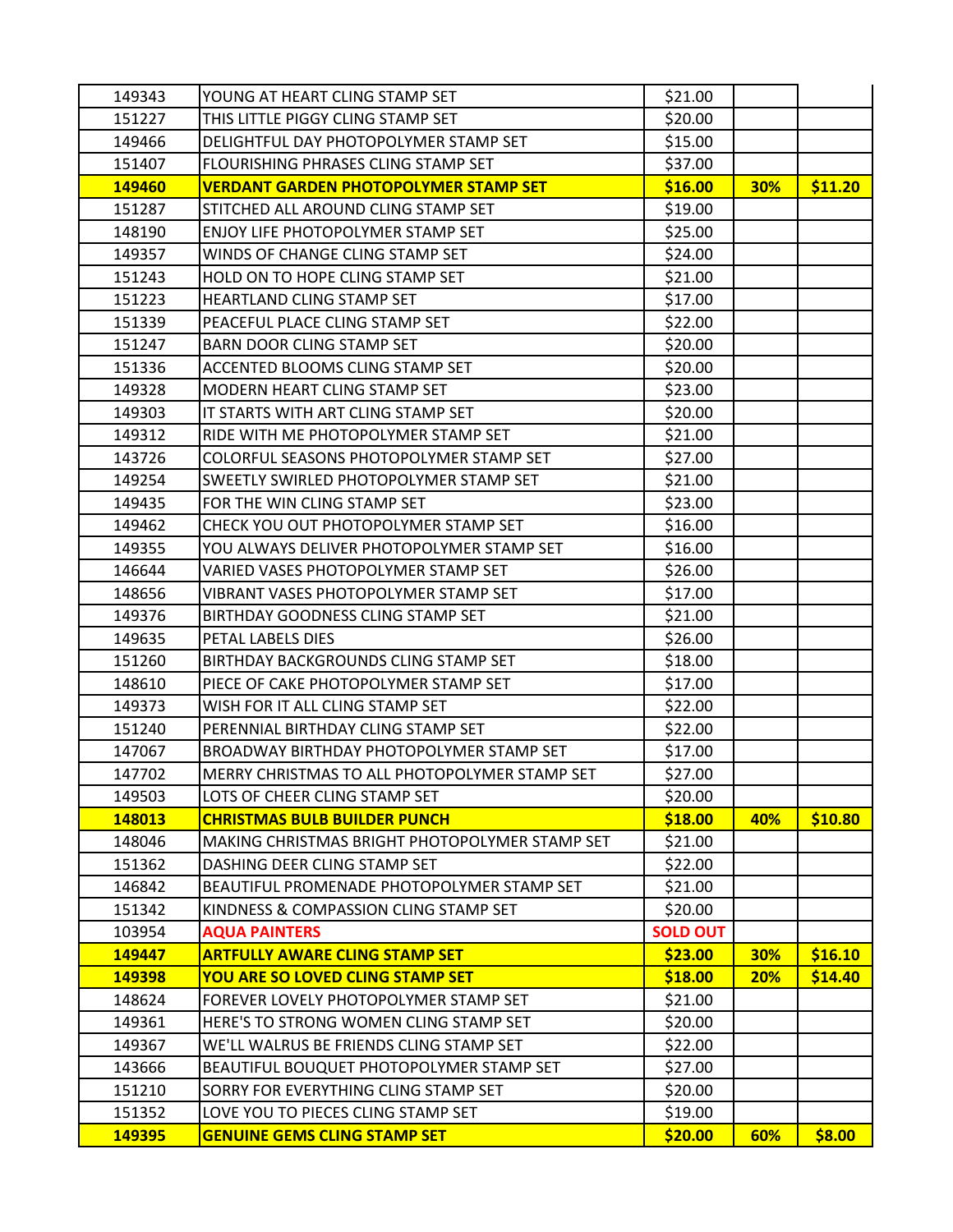| 149388           | WELCOME TO THE TEAM CLING STAMP SET                               | \$17.00            |     |         |
|------------------|-------------------------------------------------------------------|--------------------|-----|---------|
| 149404           | ABOVE THE CLOUDS PHOTOPOLYMER STAMP SET                           | \$22.00            |     |         |
| 148226           | TROPICAL CHIC CLING STAMP SET                                     | \$22.00            |     |         |
| 146855           | <b>DARLING LABEL PUNCH BOX</b>                                    | <b>SOLD OUT</b>    |     |         |
| 143669           | DAISY DELIGHT PHOTOPOLYMER STAMP SET                              | \$17.00            |     |         |
| 147377           | A BIG THANK YOU PHOTOPOLYMER STAMP SET                            | \$17.00            |     |         |
| 151349           | <b>BEE THANKFUL CLING STAMP SET</b>                               | <b>SOLD OUT</b>    |     |         |
| 148670           | FABLE FRIENDS CLING STAMP SET                                     | \$22.00            |     |         |
| 151281           | ANIMAL OUTING CLING STAMP SET                                     | \$21.00            |     |         |
| 151237           | LITTLE ELEPHANT CLING STAMP SET                                   | \$20.00            |     |         |
| 149415           | WIGGLE WORM PHOTOPOLYMER STAMP SET                                | \$17.00            |     |         |
| 148682           | HAPPY TAILS PHOTOPOLYMER STAMP SET                                | \$17.00            |     |         |
| 148703           | NINE LIVES PHOTOPOLYMER STAMP SET                                 | \$16.00            |     |         |
| 149454           | PRAISEWORTHY PROSE CLING STAMP SET                                | \$21.00            |     |         |
| 149284           | I SAY HELLO PHOTOPOLYMER STAMP SET                                | \$16.00            |     |         |
| 149281           | FANCIFUL FRAGRANCE CLING STAMP SET                                | \$22.00            |     |         |
| 148779           | TEA TOGETHER CLING STAMP SET                                      | \$22.00            |     |         |
| 151412           | BEAUTIFUL YOU CLING STAMP SET                                     | \$28.00            |     |         |
| 149239           | LOVELY IS THE DAY PHOTOPOLYMER STAMP SET                          | \$21.00            |     |         |
| 147513           | <b>ABSTRACT IMPRESSIONS PHOTOPOLYMER STAMP SET</b>                | <b>SOLD OUT</b>    |     |         |
| 149226           | MEMORABLE MOSAIC CLING STAMP SET                                  | \$22.00            |     |         |
| 148220           | <b>PAINTED GLASS CLING STAMP SET</b>                              | \$18.00            | 40% | \$10.80 |
| 149273           | BUDDING BORDERS PHOTOPOLYMER STAMP SET                            | \$17.00            |     |         |
|                  |                                                                   |                    |     |         |
| 151264           | LITTLE TWINKLE CLING STAMP SET                                    | \$19.00            | 40% | \$11.40 |
| 149250           | GARDEN GOODNESS PHOTOPOLYMER STAMP SET                            | \$17.00            |     |         |
| 144783           | PAINTED HARVEST PHOTOPOLYMER STAMP SET                            | \$21.00            |     |         |
| 149241           | RARE BLESSINGS CLING STAMP SET                                    | \$22.00            |     |         |
| 149289           | SLICE OF HAPPINESS CLING STAMP SET                                | \$21.00            |     |         |
| 151257           | BEAUTIFUL DAY CLING STAMP SET                                     | \$21.00            |     |         |
| 149234           | <b>TASTEFUL TEXTURES CLING STAMP SET</b>                          | <b>SOLD OUT</b>    |     |         |
| 149292           | LEAVE A LITTLE SPARKLE CLING STAMP SET                            | \$21.00            |     |         |
| 151234           | MAGICAL MERMAID CLING STAMP SET                                   | \$20.00            |     |         |
| 149295           | STARGAZING CLING STAMP SET                                        | \$22.00            |     |         |
| 147529           | WONDERFUL MOMENTS PHOTOPOLYMER STAMP SET                          | \$26.00            |     |         |
| 148913           | FIRST FROST CLING STAMP SET                                       | \$22.00            |     |         |
| 150388           | CAPTURE THE GOOD CLING STAMP SET                                  | \$20.00            |     |         |
| 148042           | LOVE WHAT YOU DO PHOTOPOLYMER STAMP SET                           | \$21.00            |     |         |
| 149244           | <b>BORN TO SHINE CLING STAMP SET</b>                              | <b>SOLD OUT</b>    |     |         |
| 151272           | LILY PAD LAKE CLING STAMP SET                                     | \$22.00            | 20% | \$17.60 |
| 148598           | <b>BEST CATCH CLING STAMP SET</b>                                 | \$20.00            | 40% | \$12.00 |
| 151356           | COUNTRY ROAD CLING STAMP SET                                      | \$19.00            |     |         |
| 151278           | ARTISAN TEXTURES CLING STAMP SET                                  | \$17.00            |     |         |
| 151267           | SEA OF TEXTURES CLING STAMP SET                                   | \$20.00            |     |         |
| 148765           | LET IT RIDE CLING STAMP SET                                       | \$24.00            |     |         |
| 151275           | <b>GALLERY GRUNGE CLING STAMP SET</b>                             | \$20.00            |     |         |
| 146521<br>148752 | HANDWRITTEN WOOD-MOUNT STAMP SET<br>CRACKLE PAINT CLING STAMP SET | \$20.00<br>\$16.00 |     |         |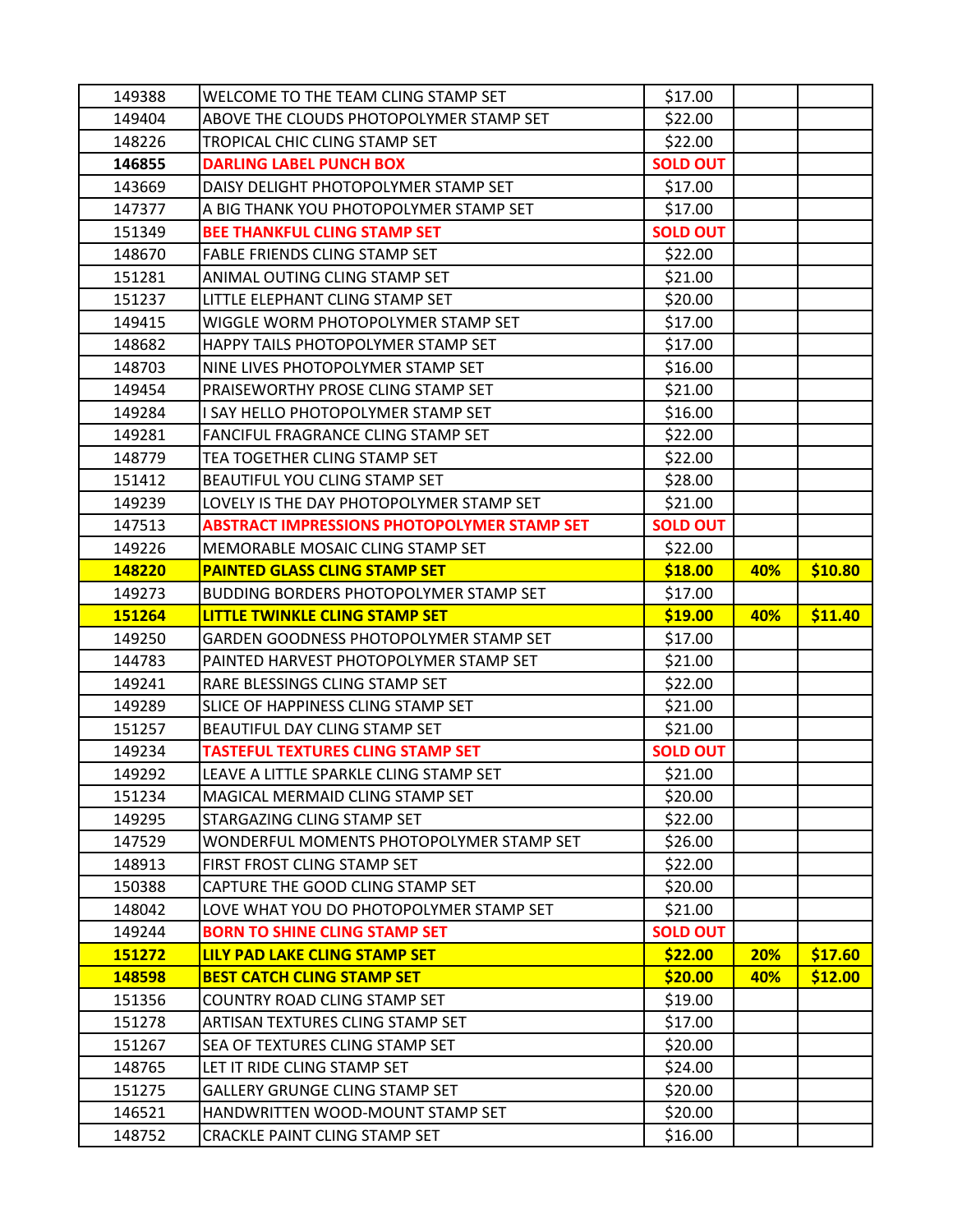| 148755 | CRACKLE PAINT WOOD-MOUNT STAMP SET                  | \$20.00         |            |         |
|--------|-----------------------------------------------------|-----------------|------------|---------|
| 152063 | HANDWRITTEN CLING STAMP SET                         | \$16.00         |            |         |
| 147464 | AROUND THE CORNER PHOTOPOLYMER STAMP SET            | \$16.00         |            |         |
| 151368 | BOKEH DOTS CLING STAMP SET                          | \$15.00         |            |         |
| 145908 | LINED ALPHABET PHOTOPOLYMER STAMP SET               | \$34.00         |            |         |
| 151231 | CRAFTING FOREVER CLING STAMP SET                    | \$20.00         |            |         |
| 149613 | <b>BRIGHTS 6" X 6" DESIGNER SERIES PAPER</b>        | <b>SOLD OUT</b> |            |         |
| 147153 | 2018-2020 IN COLOR CLASSIC STAMPIN' PADS            | \$33.75         |            |         |
| 147282 | STAMPIN' BLENDS CALL ME CLOVER COMBO PACK           | \$9.00          |            |         |
| 147023 | LIGHT CALL ME CLOVER STAMPIN' BLENDS MARKER         | \$4.50          |            |         |
| 147024 | DARK CALL ME CLOVER STAMPIN' BLENDS MARKER          | \$4.50          |            |         |
| 147281 | STAMPIN' BLENDS LOVELY LIPSTICK COMBO PACK          | \$9.00          |            |         |
| 147026 | LIGHT LOVELY LIPSTICK STAMPIN' BLENDS MARKER        | \$4.50          |            |         |
| 147028 | DARK LOVELY LIPSTICK STAMPIN' BLENDS MARKER         | \$4.50          |            |         |
| 147280 | STAMPIN' BLENDS PINEAPPLE PUNCH COMBO PACK          | \$9.00          |            |         |
| 147029 | LIGHT PINEAPPLE PUNCH STAMPIN' BLENDS MARKER        | \$4.50          |            |         |
| 147030 | DARK PINEAPPLE PUNCH STAMPIN' BLENDS MARKER         | \$4.50          |            |         |
| 146968 | BLUEBERRY BUSHEL 8-1/2" X 11" CARDSTOCK             | \$8.75          |            |         |
| 146969 | CALL ME CLOVER 8-1/2" X 11" CARDSTOCK               | \$8.75          |            |         |
| 146970 | LOVELY LIPSTICK 8-1/2" X 11" CARDSTOCK              | \$8.75          |            |         |
| 146971 | PINEAPPLE PUNCH 8-1/2" X 11" CARDSTOCK              | \$8.75          |            |         |
| 146972 | GRAPEFRUIT GROVE 8-1/2" X 11" CARDSTOCK             | \$8.75          |            |         |
| 146973 | 2018-2020 IN COLOR 8-1/2" X 11" CARDSTOCK           | \$9.00          |            |         |
| 146974 | 2018-2020 IN COLOR 12" X 12" CARDSTOCK              | \$12.75         |            |         |
| 147138 | BLUEBERRY BUSHEL CLASSIC STAMPIN' PAD               | \$7.50          |            |         |
| 147139 | CALL ME CLOVER CLASSIC STAMPIN' PAD                 | \$7.50          |            |         |
| 147140 | LOVELY LIPSTICK CLASSIC STAMPIN' PAD                | \$7.50          |            |         |
| 147141 | PINEAPPLE PUNCH CLASSIC STAMPIN' PAD                | \$7.50          |            |         |
| 147142 | <b>GRAPEFRUIT GROVE CLASSIC STAMPIN' PAD</b>        | \$7.50          |            |         |
| 147159 | 2018-2020 IN COLOR STAMPIN' WRITE MARKERS           | \$15.00         |            |         |
| 147176 | <b>BLUEBERRY BUSHEL CLASSIC STAMPIN' INK REFILL</b> | <b>SOLD OUT</b> |            |         |
| 147178 | CALL ME CLOVER CLASSIC STAMPIN' INK REFILL          | \$3.75          |            |         |
| 147179 | LOVELY LIPSTICK CLASSIC STAMPIN' INK REFILL         | \$3.75          |            |         |
| 147180 | PINEAPPLE PUNCH CLASSIC STAMPIN' INK REFILL         | \$3.75          |            |         |
| 147181 | <b>GRAPEFRUIT GROVE CLASSIC STAMPIN' INK REFILL</b> | \$3.75          |            |         |
| 149484 | <b>MAGNOLIA LANE DESIGNER SERIES PAPER</b>          | <b>SOLD OUT</b> |            |         |
| 149488 | <b>GARDEN LANE DESIGNER SERIES PAPER</b>            | \$11.50         | <b>30%</b> | \$8.05  |
| 149489 | <b>FOLLOW YOUR ART DESIGNER SERIES PAPER</b>        | \$11.50         | 60%        | \$4.60  |
| 149497 | <b>WOVEN THREADS DESIGNER SERIES PAPER</b>          | \$11.50         | 60%        | \$4.60  |
| 149100 | PERENNIAL ESSENCE DESIGNER SERIES PAPER             | \$11.50         | <b>30%</b> | \$8.05  |
| 149443 | <b>SEE A SILHOUETTE DESIGNER SERIES PAPER</b>       | \$11.50         | <b>30%</b> | \$8.05  |
| 149592 | <b>BIRD BALLAD DESIGNER SERIES PAPER</b>            | \$11.50         | <b>30%</b> | \$8.05  |
| 149589 | DINOROAR DESIGNER SERIES PAPER                      | \$11.50         | 40%        | \$6.90  |
| 149478 | <b>MOSAIC MOOD SPECIALTY DESIGNER SERIES PAPER</b>  | \$14.50         | <b>30%</b> | \$10.15 |
| 149493 | NOBLE PEACOCK SPECIALTY DESIGNER SERIES PAPER       | \$14.50         | <b>30%</b> | \$10.15 |
| 149481 | COME SAIL AWAY DESIGNER SERIES PAPER                | \$11.50         |            |         |
| 149495 | <b>NOBLE PEACOCK FOIL SHEETS</b>                    | \$10.00         |            |         |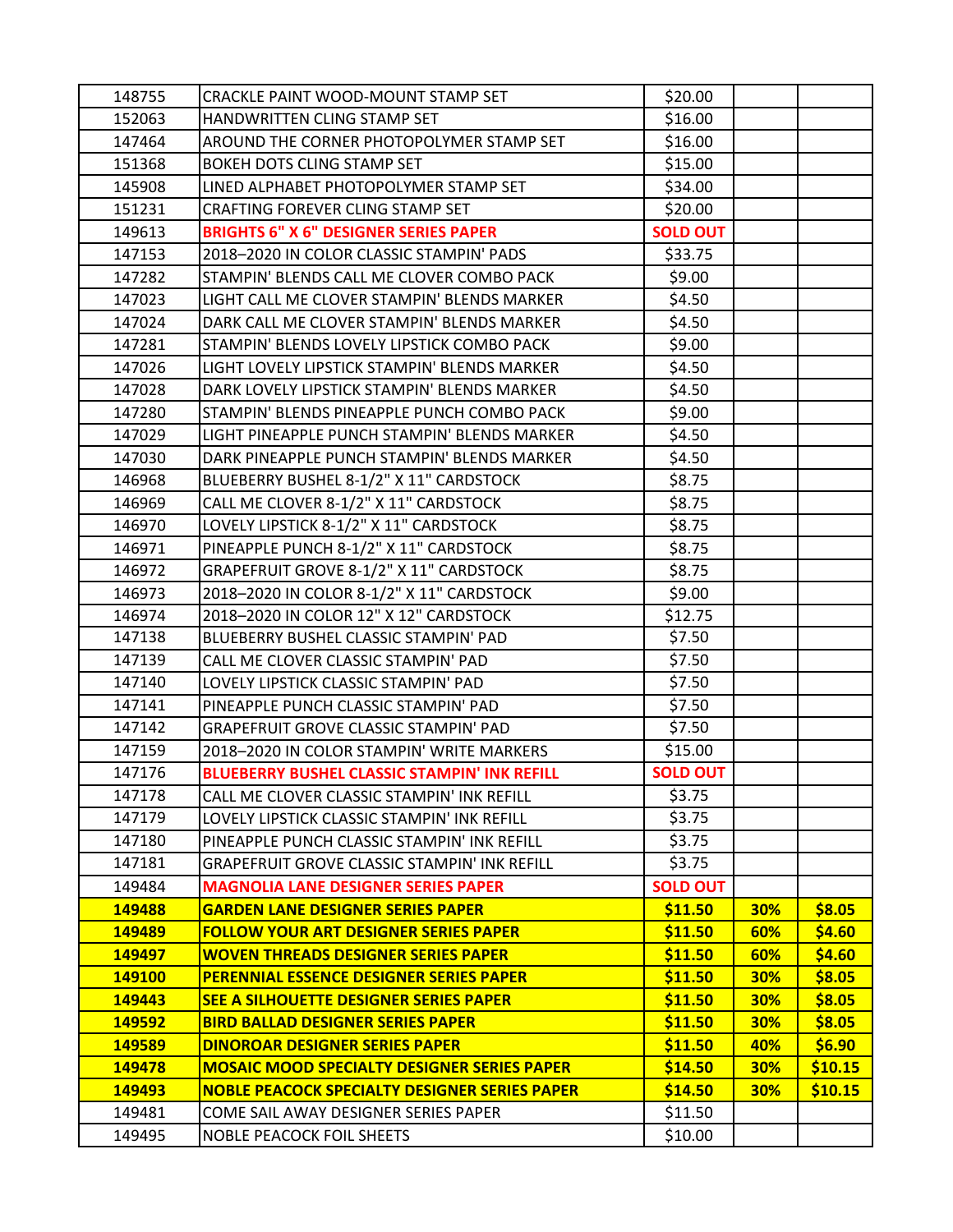| 149500 | PRESSED PETALS SPECIALTY DESIGNER SERIES PAPER               | \$14.50         |            |         |
|--------|--------------------------------------------------------------|-----------------|------------|---------|
| 149595 | <b>BIRD BALLAD LASER-CUT CARDS &amp; TIN</b>                 | \$18.00         | 20%        | \$14.40 |
| 149617 | 2019-2021 IN COLOR™ 6" X 6" DESIGNER SERIES PAPER            | \$11.50         | 30%        | \$8.05  |
| 147901 | <b>GOLD FOIL-EDGED CARDS &amp; ENVELOPES</b>                 | \$10.00         | 40%        | \$6.00  |
| 147900 | <b>SILVER FOIL-EDGED CARDS &amp; ENVELOPES</b>               | <b>SOLD OUT</b> |            |         |
| 149610 | <b>SCALLOPED NOTE CARDS &amp; ENVELOPES</b>                  | \$8.00          |            |         |
| 149614 | <b>NEUTRALS 6" X 6" DESIGNER SERIES PAPER</b>                | <b>SOLD OUT</b> |            |         |
| 149615 | <b>SUBTLES 6" X 6" DESIGNER SERIES PAPER</b>                 | <b>SOLD OUT</b> |            |         |
| 149616 | REGALS 6" X 6" DESIGNER SERIES PAPER                         | \$11.50         |            |         |
| 149618 | 2018-2020 IN COLOR™ 6" X 6" DESIGNER SERIES PAPER            | <b>SOLD OUT</b> |            |         |
| 146960 | <b>SILVER GLIMMER PAPER</b>                                  | <b>SOLD OUT</b> |            |         |
| 146936 | <b>PEARLIZED DOILIES</b>                                     | \$4.50          | 40%        | \$2.70  |
| 146959 | <b>ROSE GLIMMER PAPER</b>                                    | \$5.00          | 40%        | \$3.00  |
| 149611 | <b>SHIMMER DETAILED LASER-CUT SPECIALTY PAPER</b>            | \$14.50         | 60%        | \$5.80  |
| 146957 | SPARKLE GLIMMER PAPER                                        | \$5.00          |            |         |
| 146958 | <b>GOLD GLIMMER PAPER</b>                                    | \$5.00          |            |         |
| 147898 | <b>BLACK FOIL SHEETS</b>                                     | <b>SOLD OUT</b> |            |         |
| 149101 | PERENNIAL ESSENCE 12" X 12" VELLUM CARDSTOCK                 | \$11.00         |            |         |
| 144204 | <b>VARIETY PACK 12" X 12" PHOTO POCKET PAGES</b>             | <b>SOLD OUT</b> |            |         |
| 150319 | <b>BLACK POLKA DOT MEMORIES &amp; MORE 12" X 12" PRINTED</b> | \$30.00         | 40%        | \$18.00 |
| 144206 | <b>TRADITIONAL 12" X 12" PHOTO POCKET PAGES</b>              | <b>SOLD OUT</b> |            |         |
| 149588 | PRESSED PETALS JOURNAL                                       | \$6.50          |            |         |
| 149552 | <b>COME SAIL AWAY MEMORIES &amp; MORE CARD PACK</b>          | \$11.00         | <b>30%</b> | \$7.70  |
| 149487 | MAGNOLIA LANE LARGE SPECIALTY MEMORIES & MORE                | \$12.50         |            |         |
| 149554 | MAGNOLIA LANE MEMORIES & MORE CARD PACK                      | \$11.00         |            |         |
| 149652 | <b>TAGS &amp; MORE ACCESSORY KIT</b>                         | \$9.00          | 20%        | \$7.20  |
| 149585 | <b>PRESSED PETALS SPECIALTY WASHI TAPE</b>                   | \$7.50          | <b>30%</b> | \$5.25  |
| 149490 | <b>FOLLOW YOUR ART WASHI TAPE</b>                            | \$6.00          | 40%        | \$3.60  |
| 149491 | <b>FOLLOW YOUR ART EMBELLISHMENT KIT</b>                     | \$11.00         | 40%        | \$6.60  |
| 147018 | <b>KRAFT PILLOW BOXES</b>                                    | \$5.00          |            |         |
| 149483 | NIGHT OF NAVY/SAHARA SAND BAKER'S TWINE                      | \$4.00          | 30%        | \$2.80  |
| 147034 | <b>COPPER TEA TINS</b>                                       | \$15.00         | 40%        | \$9.00  |
| 124262 | WHISPER WHITE SOLID BAKER'S TWINE                            | \$3.50          |            |         |
| 138402 | <b>SILVER METALLIC THREAD</b>                                | <b>SOLD OUT</b> |            |         |
| 141704 | 3" X 6" GUSSETED CELLOPHANE BAGS                             | \$5.00          |            |         |
| 146342 | <b>NATURE'S TWINE</b>                                        | \$9.00          |            |         |
| 146915 | ROSE METALLIC THREAD                                         | \$3.50          |            |         |
| 147899 | <b>BAKER'S BOXES</b>                                         | <b>SOLD OUT</b> |            |         |
| 149609 | <b>COPPER DOTTED TREAT BAGS</b>                              | \$5.50          |            |         |
| 146920 | <b>GRANNY APPLE GREEN 1/2" TEXTURED WEAVE RIBBON</b>         | \$7.50          | 30%        | \$5.25  |
| 144179 | 1/4" COPPER TRIM                                             | \$6.00          | 40%        | \$3.60  |
| 147656 | <b>GRAY GRANITE 1/2" TEXTURED WEAVE RIBBON</b>               | \$7.50          | 40%        | \$4.50  |
| 147813 | <b>POPPY PARADE 1/2" TEXTURED WEAVE RIBBON</b>               | \$7.50          | 40%        | \$4.50  |
| 148764 | <b>WHISPER WHITE 5/8" FLAX RIBBON</b>                        | \$7.00          | 40%        | \$4.20  |
| 149485 | <b>MAGNOLIA LANE RIBBON COMBO PACK</b>                       | \$9.00          | 40%        | \$5.40  |
| 146925 | REAL RED 3/8" COTTON RIBBON                                  | \$7.00          |            |         |
| 146939 | BERMUDA BAY 1/4" MINI STRIPED RIBBON                         | \$8.00          |            |         |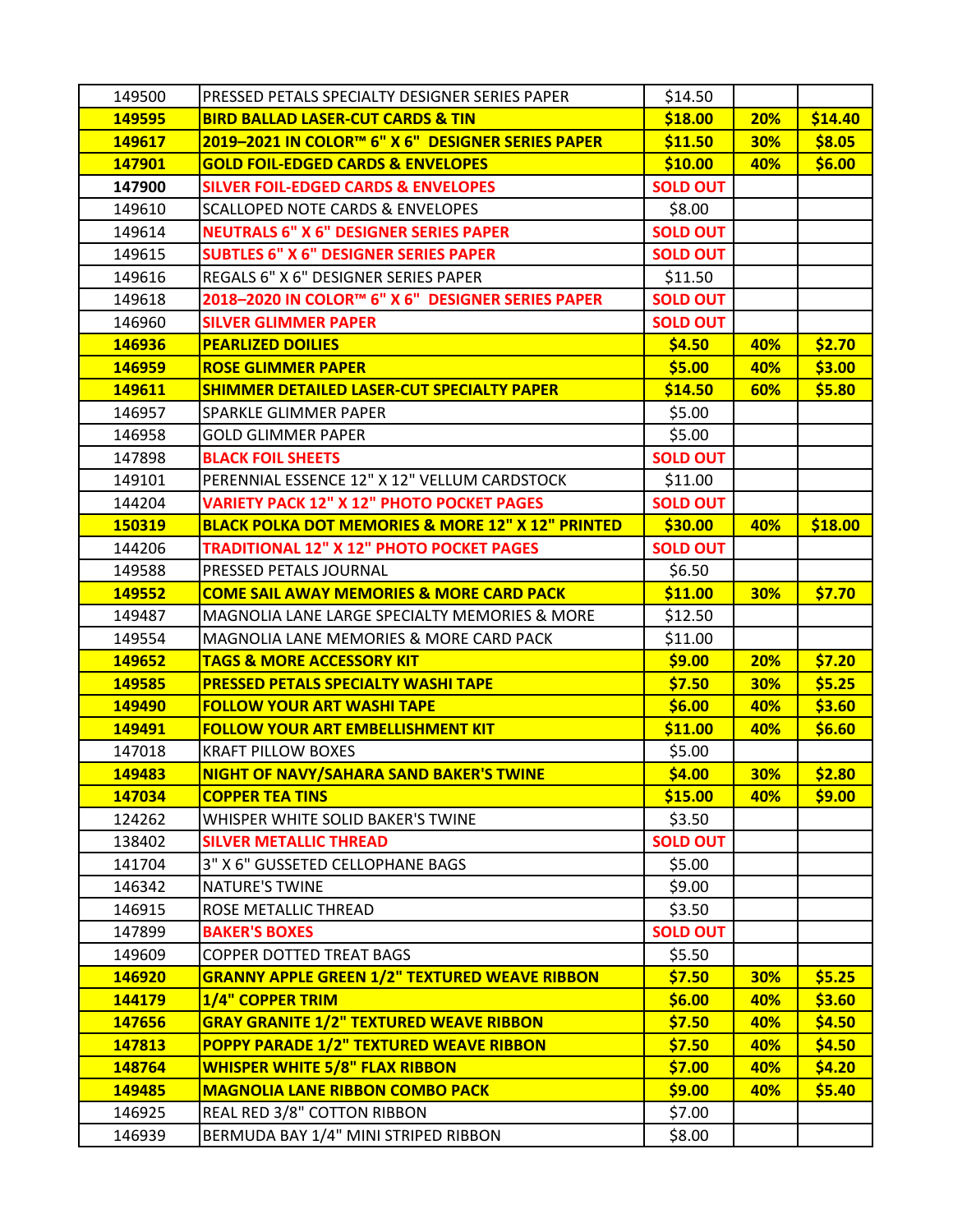| 146940        | <b>GORGEOUS GRAPE 1/4" MINI STRIPED RIBBON</b>         | <b>SOLD OUT</b> |            |         |
|---------------|--------------------------------------------------------|-----------------|------------|---------|
| 141487        | <b>5/8" BURLAP RIBBON</b>                              | <b>SOLD OUT</b> |            |         |
| 146905        | <b>LEAF RIBBON</b>                                     | \$8.00          | 30%        | \$5.60  |
| 149444        | <b>CRUSHED CURRY 3/8" CRINKLED SEAM BINDING RIBBON</b> | \$7.00          | <b>30%</b> | \$4.90  |
| 146951        | <b>CALL ME CLOVER 1/8" GROSGRAIN RIBBON</b>            | \$6.00          | 40%        | \$3.60  |
| <b>149499</b> | <b>SAHARA SAND 5/8" WOVEN THREADS TRIM</b>             | \$8.00          | 60%        | \$3.20  |
| 146280        | <b>BASIC BLACK 1/2" SATIN RIBBON</b>                   | \$7.00          |            |         |
| 146950        | <b>BLUEBERRY BUSHEL 1/8" GROSGRAIN RIBBON</b>          | <b>SOLD OUT</b> |            |         |
| 146952        | <b>LOVELY LIPSTICK 1/8" GROSGRAIN RIBBON</b>           | <b>SOLD OUT</b> |            |         |
| 146953        | PINEAPPLE PUNCH 1/8" GROSGRAIN RIBBON                  | <b>SOLD OUT</b> |            |         |
| 146954        | GRAPEFRUIT GROVE 1/8" GROSGRAIN RIBBON                 | \$6.00          |            |         |
| 149480        | MINT MACARON 1/4" TEXTILE RIBBON                       | \$7.00          |            |         |
| 146281        | <b>CANDLE EMBELLISHMENTS</b>                           | \$8.00          | <b>30%</b> | \$5.60  |
| 149479        | <b>FLOWER FACETED GEMS</b>                             | \$8.00          | <b>30%</b> | \$5.60  |
| 146914        | <b>PETAL PINK RHINESTONE GEMS</b>                      | \$6.00          | 40%        | \$3.60  |
| 149442        | <b>PERENNIAL ESSENCE FLORAL CENTERS</b>                | \$6.00          | 40%        | \$3.60  |
| 148485        | <b>CLASSIC GARAGE METAL ELEMENTS</b>                   | \$7.00          | 60%        | \$2.80  |
| 149486        | <b>MAGNOLIA LANE CORK EMBELLISHMENTS</b>               | \$8.00          | 60%        | \$3.20  |
| 149608        | 2018-2020 IN COLOR BUTTONS                             | \$7.50          | 60%        | \$3.00  |
| 148805        | <b>HAPPINESS BLOOMS ENAMEL DOTS</b>                    | \$7.00          | 20%        | \$5.60  |
| 146929        | <b>METALLIC BRADS</b>                                  | \$4.50          | 30%        | \$3.15  |
| 149445        | <b>MINI LIBRARY CLIPS</b>                              | \$9.50          | 30%        | \$6.65  |
| 149594        | <b>BIRD BALLAD TRINKETS</b>                            | \$7.00          | 30%        | \$4.90  |
| 149482        | <b>SAIL AWAY TRINKETS</b>                              | \$8.00          | 40%        | \$4.80  |
| 146343        | <b>LEAVES TRINKETS</b>                                 | \$8.00          | 60%        | \$3.20  |
| 148782        | <b>FROSTED FLOWER EMBELLISHMENTS</b>                   | \$7.00          | 60%        | \$2.80  |
| 144212        | IRIDESCENT SEQUIN ASSORTMENT                           | \$5.00          |            |         |
| 146933        | <b>BASIC ADHESIVE-BACKED SEQUINS</b>                   | \$7.00          |            |         |
| 149494        | <b>NOBLE PEACOCK RHINESTONES</b>                       | \$5.50          | 20%        | \$4.40  |
| 149586        | <b>DESIGNER ELEMENTS</b>                               | \$7.00          | <b>30%</b> | \$4.90  |
| 148583        | <b>HEART EPOXY DROPLETS</b>                            | \$6.50          | 40%        | \$3.90  |
| 149607        | <b>2019-2021 IN COLOR FACETED DOTS</b>                 | \$6.50          | 40%        | \$3.90  |
| 148561        | <b>GINGHAM GALA ADHESIVE-BACKED SEQUINS</b>            | \$7.50          | 60%        | \$3.00  |
| 149591        | <b>DINOROAR ENAMEL SHAPES</b>                          | \$7.00          | 60%        | \$2.80  |
| 144141        | <b>GOLD FACETED GEMS</b>                               | <b>SOLD OUT</b> |            |         |
| 144142        | <b>CLEAR FACETED GEMS</b>                              | <b>SOLD OUT</b> |            |         |
| 146934        | <b>GLITTER ENAMEL DOTS</b>                             | \$7.00          |            |         |
| 149663        | <b>PIGMENT SPRINKLES</b>                               | \$23.00         | 30%        | \$16.10 |
| 145480        | <b>BLACK JOURNALING PENS</b>                           | \$6.00          |            |         |
| 133751        | <b>DAZZLING DIAMONDZ STAMPIN' GLITTER</b>              | <b>SOLD OUT</b> |            |         |
| 103083        | <b>EMBOSSING BUDDY</b>                                 | <b>SOLD OUT</b> |            |         |
| 141636        | <b>COPPER STAMPIN' EMBOSS POWDER</b>                   | <b>SOLD OUT</b> |            |         |
| 144103        | PATTERN PARTY DECORATIVE MASKS                         | \$6.00          |            |         |
| 146956        | <b>BLACK STAMPIN' EMBOSS POWDER</b>                    | <b>SOLD OUT</b> |            |         |
| 149511        | <b>SHIMMER WHITE STAMPIN' EMBOSS POWDER</b>            | <b>SOLD OUT</b> |            |         |
| 149512        | <b>SHIMMER BLACK STAMPIN' EMBOSS POWDER</b>            | <b>SOLD OUT</b> |            |         |
| 147047        | <b>STAMP CLEANING PAD</b>                              | \$7.50          | 60%        | \$3.00  |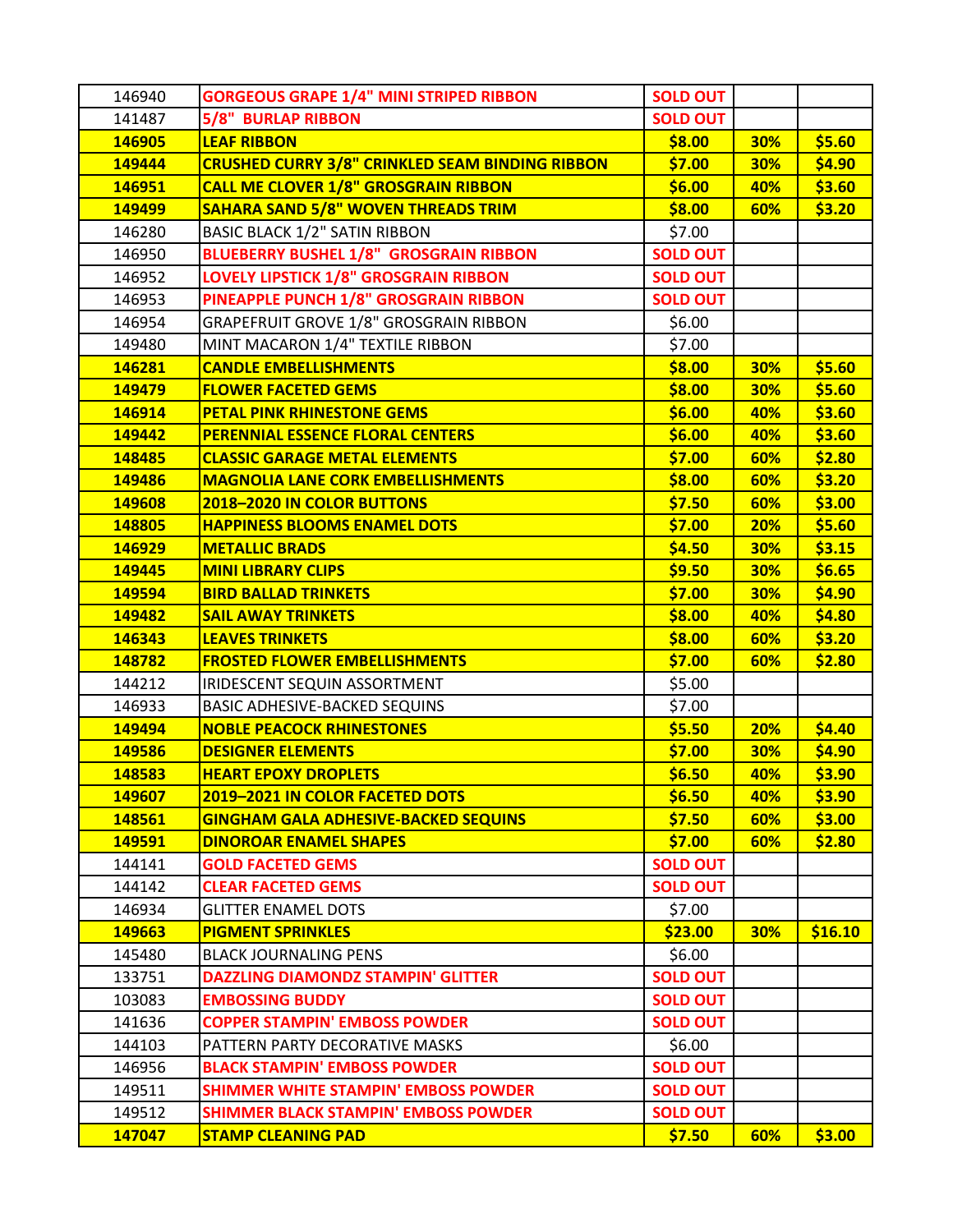| 101022 | <b>STAMPIN' MIST REFILL</b>           | <b>SOLD OUT</b> |     |         |
|--------|---------------------------------------|-----------------|-----|---------|
| 127552 | <b>HALF WOOD-MOUNT STAMP CASES</b>    | <b>SOLD OUT</b> |     |         |
| 149661 | STAMP CLEANING PAD REFILL             | \$3.75          |     |         |
| 104331 | <b>SNAIL ADHESIVE REFILL</b>          | <b>SOLD OUT</b> |     |         |
| 104332 | SNAIL ADHESIVE                        | \$7.00          |     |         |
| 149693 | STAMPARATUS PLATES (IMPERIAL)         | \$15.00         |     |         |
| 143721 | <b>DECORATIVE RIBBON BORDER PUNCH</b> | \$16.00         | 20% | \$12.80 |
| 147041 | <b>FOUR-PETAL FLOWER PUNCH</b>        | \$18.00         | 40% | \$10.80 |
| 146138 | <b>1-1/8" SCALLOP CIRCLE PUNCH</b>    | \$16.00         | 60% | \$6.40  |
| 146139 | 1-3/8" SCALLOP CIRCLE PUNCH           | \$16.00         | 60% | \$6.40  |
| 143717 | <b>STARBURST PUNCH</b>                | \$18.00         |     |         |
| 119868 | <b>1" CIRCLE PUNCH</b>                | <b>SOLD OUT</b> |     |         |
| 119869 | 1/2" CIRCLE PUNCH                     | \$6.00          |     |         |
| 143715 | PRETTY LABEL PUNCH                    | \$18.00         |     |         |
| 144667 | <b>LEAF PUNCH</b>                     | <b>SOLD OUT</b> |     |         |
| 143754 | <b>CIRCLE TAB PUNCH</b>               | <b>SOLD OUT</b> |     |         |
| 145652 | <b>ELEPHANT BUILDER PUNCH</b>         | \$18.00         | 40% | \$10.80 |
| 148525 | <b>CAKE BUILDER PUNCH</b>             | \$18.00         | 40% | \$10.80 |
| 149520 | <b>HOT AIR BALLOON PUNCH</b>          | \$18.00         | 40% | \$10.80 |
| 146321 | <b>TWINKLE BUILDER PUNCH</b>          | \$18.00         | 60% | \$7.20  |
| 146823 | <b>ANIMAL FRIENDS DIES</b>            | <b>SOLD OUT</b> |     |         |
| 147043 | <b>BEAUTIFUL LAYERS DIES</b>          | \$29.00         | 60% | \$11.60 |
| 149580 | <b>ARTS &amp; CRAFTS DIES</b>         | \$32.00         | 60% | \$12.80 |
| 151790 | <b>BOTANICAL TAGS DIES</b>            | \$27.00         | 60% | \$10.80 |
| 143659 | <b>BOUQUET BUNCH DIES</b>             | \$30.00         |     |         |
| 146317 | <b>BROADWAY LIGHTS DIES</b>           | \$29.00         |     |         |
| 151821 | <b>CATCH OF THE DAY DIES</b>          | <b>SOLD OUT</b> |     |         |
| 149633 | <b>DOILY WISHES DIES</b>              | \$35.00         | 20% | \$28.00 |
| 147915 | <b>DETAILED DEER DIES</b>             | \$34.00         | 40% | \$20.40 |
| 149632 | <b>CUCKOO CLOCK DIES</b>              | \$29.00         | 40% | \$17.40 |
| 145654 | <b>CROSS OF HOPE DIES</b>             | \$27.00         | 60% | \$10.80 |
| 147053 | <b>DELICATE LACE DIES</b>             | \$29.00         | 60% | \$11.60 |
| 141478 | <b>FLOURISH DIES</b>                  | <b>SOLD OUT</b> |     |         |
| 146351 | <b>LAKESIDE DIES</b>                  | <b>SOLD OUT</b> |     |         |
| 145664 | <b>LAYERING ALPHABET DIES</b>         | \$125.00        | 60% | \$50.00 |
| 149550 | HAND-LETTERED PROSE DIES              | \$38.00         |     |         |
| 151800 | <b>FROSTED BOUQUET DIES</b>           | \$33.00         |     |         |
| 149544 | <b>LOVELY LEAVES DIES</b>             | \$36.00         | 40% | \$21.60 |
| 146341 | <b>NATURE'S ROOT DIES</b>             | \$39.00         | 60% | \$15.60 |
| 148526 | <b>LOVELY FLOWERS DIES</b>            | \$32.00         | 60% | \$12.80 |
| 149628 | <b>PAVILION DIES</b>                  | \$34.00         | 60% | \$13.60 |
| 147912 | <b>MERRY CHRISTMAS DIES</b>           | \$28.00         |     |         |
| 143750 | <b>POCKET DIES</b>                    | \$25.00         | 40% | \$15.00 |
| 146347 | <b>STAINED GLASS DIES</b>             | \$29.00         | 40% | \$17.40 |
| 146828 | <b>STITCHED LABELS DIES</b>           | \$33.00         | 40% | \$19.80 |
| 145662 | <b>SLIDING DOOR DIES</b>              | \$27.00         | 60% | \$10.80 |
| 146326 | <b>SPRINGTIME IMPRESSIONS DIES</b>    | \$29.00         | 60% | \$11.60 |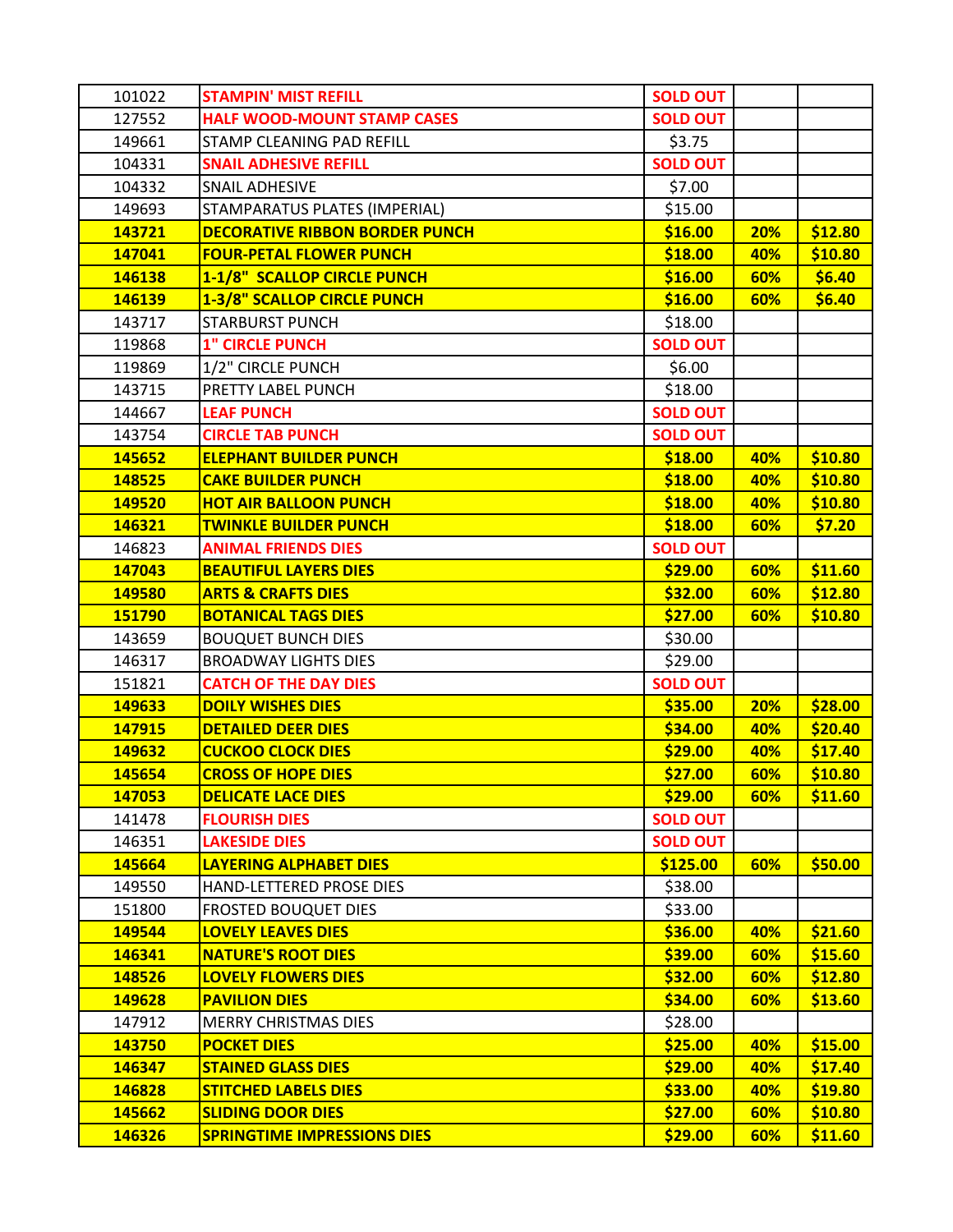| 143751 | <b>SEASONAL LAYERS DIES</b>                              | <b>SOLD OUT</b> |             |         |
|--------|----------------------------------------------------------|-----------------|-------------|---------|
| 151793 | <b>PUZZLE PIECES DIES</b>                                | <b>SOLD OUT</b> |             |         |
| 149545 | <b>TASTEFUL BACKGROUNDS DIES</b>                         | \$30.00         | 30%         | \$21.00 |
| 146832 | <b>THANK YOU DIE</b>                                     | \$18.00         | 40%         | \$10.80 |
| 143749 | <b>SUPPORT RIBBON DIES</b>                               | \$22.00         | 60%         | \$8.80  |
| 149697 | <b>TEA TIME DIES</b>                                     | \$21.00         | 60%         | \$8.40  |
| 149637 | <b>WIGGLY BUGS DIES</b>                                  | \$28.00         | 20%         | \$22.40 |
| 146831 | <b>TROPICAL DIES</b>                                     | \$27.00         | 30%         | \$18.90 |
| 149626 | <b>TRUCK RIDE DIES</b>                                   | \$37.00         | 30%         | \$25.90 |
| 151784 | UNDER THE SEA DIES                                       | \$30.00         |             |         |
| 151811 | <b>CORRUGATED 3D EMBOSSING FOLDER</b>                    | \$10.00         | 20%         | \$8.00  |
| 149577 | <b>HIGH SEAS 3D EMBOSSING FOLDER</b>                     | \$10.00         | 30%         | \$7.00  |
| 151823 | <b>COUNTRY FLORAL 3D EMBOSSING FOLDER</b>                | \$9.00          | 30%         | \$6.30  |
| 149575 | MOSAIC 3D EMBOSSING FOLDER                               | \$10.00         |             |         |
| 151797 | <b>BASKET WEAVE 3D EMBOSSING FOLDER</b>                  | <b>SOLD OUT</b> |             |         |
| 152321 | LAYERED LEAVES 3D EMBOSSING FOLDER                       | \$9.00          |             |         |
| 149713 | <b>BEADS &amp; BAUBLES EMBOSSING FOLDER</b>              | \$8.50          | <b>30%</b>  | \$5.95  |
| 149581 | <b>BUTTON BUTTON EMBOSSING FOLDER</b>                    | \$7.50          | 40%         | \$4.50  |
| 151796 | <b>SEASONAL WREATH 3D EMBOSSING FOLDER</b>               | \$9.00          | 40%         | \$5.40  |
| 139673 | <b>WOODLAND EMBOSSING FOLDER</b>                         | <b>SOLD OUT</b> |             |         |
| 147923 | <b>SWIRLS &amp; CURLS EMBOSSING FOLDER</b>               | <b>SOLD OUT</b> |             |         |
| 149583 | EYELET LACE EMBOSSING FOLDER                             | \$7.50          |             |         |
| 151785 | TUFTED 3D EMBOSSING FOLDER                               | \$9.00          |             |         |
| 149507 | FOR THE LOVE OF FELT CLING STAMP SET                     | \$20.00         |             |         |
| 149650 | FOR THE LOVE OF FELT PROJECT KIT                         | \$30.00         |             |         |
| 146388 | LOTS OF HAPPY CARD KIT                                   | \$35.00         |             |         |
| 148266 | NOTES OF KINDNESS CARD KIT                               | \$35.00         |             |         |
| 149429 | SOFT SPRING HOST PHOTOPOLYMER STAMP SET*                 | \$9.50          | <b>HOST</b> |         |
| 149423 | TIME FOR TAGS HOST CLING STAMP SET *                     | \$12.50         | <b>HOST</b> |         |
| 149426 | <b>NEW WONDERS HOST CLING STAMP SET*</b>                 | <b>SOLD OUT</b> | <b>HOST</b> |         |
| 149433 | BELIEVE YOU CAN HOST PHOTOPOLYMER STAMP SET *            | \$13.00         | <b>HOST</b> |         |
| 152455 | MAGNOLIA LANE BULK DESIGNER SERIES PAPER                 | \$17.00         |             |         |
|        | January-June 2020 Mini Catalog                           |                 |             |         |
| 151190 | <b>HEART FOIL TINS</b>                                   | \$9.00          | 50%         | \$4.50  |
| 151191 | <b>HEART DOILIES</b>                                     | \$5.50          | 60%         | \$2.20  |
| 151154 | FROM MY HEART FACETED GEMS                               | \$6.00          |             |         |
| 151189 | FROM MY HEART SPECIALTY DESIGNER SERIES PAPER            | \$14.50         |             |         |
| 151670 | THANKS FOR THE LAUGHS CLING STAMP SET                    | \$21.00         |             |         |
| 151192 | <b>PARISIAN BLOSSOMS SPECIALTY DESIGNER SERIES PAPER</b> | \$14.50         | 20%         | \$11.60 |
| 151194 | PETAL PINK 1/4" METALLIC EDGE RIBBON                     | \$7.00          |             |         |
| 151463 | PARISIAN DIES                                            | \$27.00         |             |         |
| 151466 | PARISIAN BEAUTY CLING STAMP SET                          | \$21.00         |             |         |
| 151699 | MORNING STAR PHOTOPOLYMER STAMP SET                      | \$17.00         |             |         |
| 151702 | FRENCH COUNTRYSIDE CLING STAMP SET                       | \$21.00         |             |         |
| 151324 | PEACEFUL POPPIES DESIGNER SERIES PAPER                   | \$11.50         |             |         |
| 151325 | PEACEFUL POPPIES SEQUINS                                 | \$7.00          |             |         |